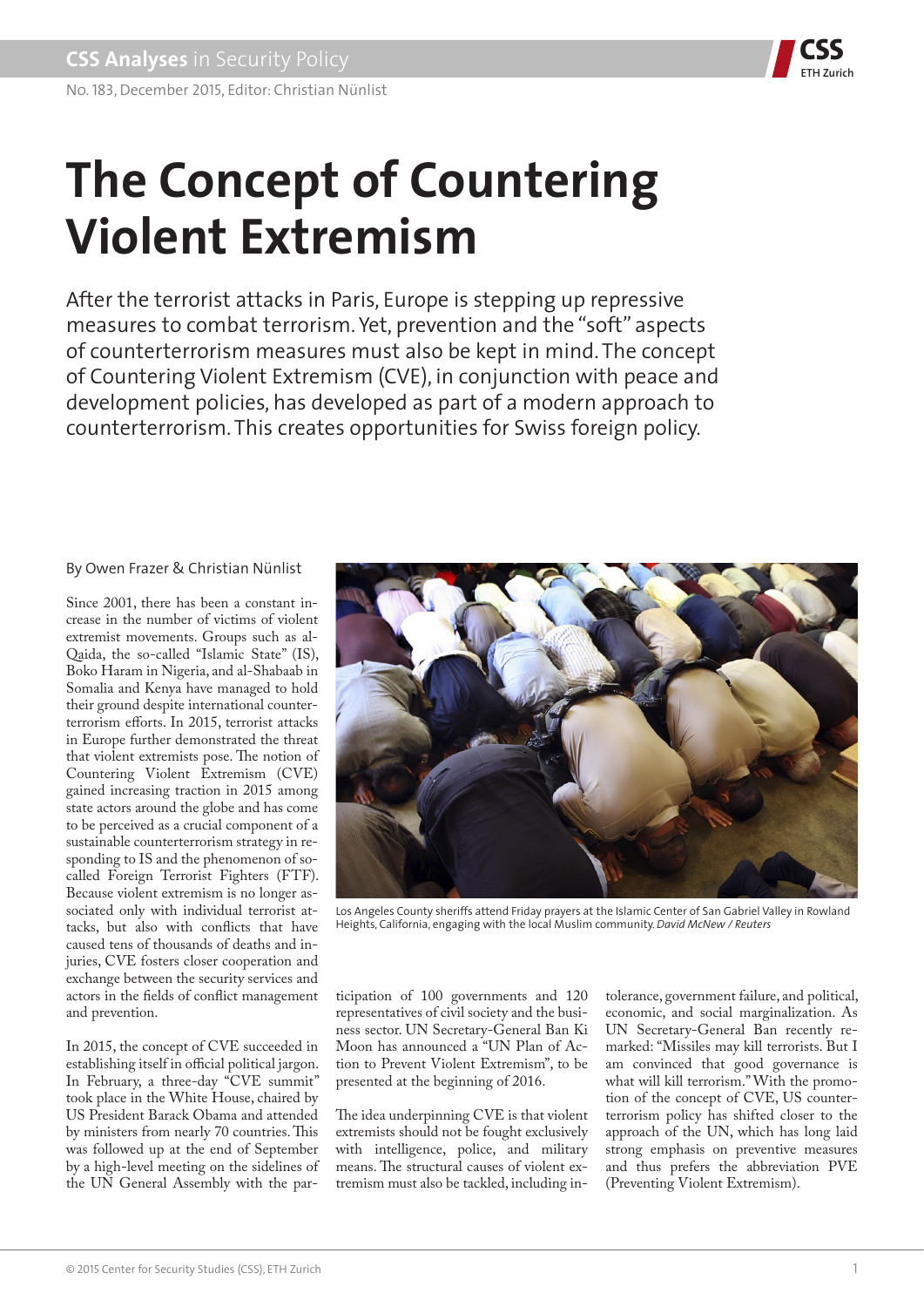## **CVE: Origins and Evolution**

There is nothing new about the idea that suppression of terrorism must encompass both hard and soft measures. Even though the abbreviation "CVE" (and its alternative, "PVE") is only now finding its way into political and diplomatic discourse, the concept has some interesting precursors. As early as December 2001, the Organization for Security and Co-operation in Europe (OSCE) at its Ministerial Council Meeting had demanded that global terrorism be countered not only with military and intelligence means, but also by tackling the root causes of terrorism.

The concept of CVE was introduced in Europe after the attacks in Madrid (2004) and London (2005) in response to the fear of homegrown Islamist terrorism. The UK government's *Prevent* program is regarded as the first practical example of CVE. From 2005 to 2011, GBP80 million was spent under this program on local projects for the prevention of jihadist radicalization.

The EU's counterterrorism strategy of 2005 relied on four pillars: To prevent, protect, pursue, and respond. The "prevent" element related to the societal conditions that led to individual radicalization. The UN's global anti-terrorism approach in 2006 also called for a holistic strategy that encompassed the conditions conducive to terrorism.

Australia, Canada, and the US all adopted national CVE strategies of their own in

2011. France, Finland, Holland, Nigeria, Norway, Spain, and Switzerland have since also drafted national strategies to combat terrorism with a particular focus on the prevention of violent extremism and the resilience of their societies in the face of terrorism. The influ-

ence of CVE/PVE is also growing in the field of development aid and international cooperation, particularly in US policy.

# **Many Terms, No Definition**

CVE or PVE refers to the "soft" side of counterterrorism strategies that tackle the drivers which lead people to engage in politically- or ideologically-motivated violence. In practice, the current focus is on violent Islamist movements, but the term can also be applied to other violent groups, ranging from right-wing or left-wing extremists and environmental activists to Buddhist or Hindu nationalists.

The challenge for political decision-makers and practitioners stems from the fact that there are no internationally accepted definitions for either "terrorism" or "violent extremism". Critics regard the two terms as being synonymous, with "violent extremism" as a cosmetic replacement for the highly politicized term "terrorism". In July 2005, the US government under then president George W. Bush introduced the term "violent extremism" as an alternative to the much-criticized concept of the "war on terrorism". The advocates of the concept, however, argue that "violent extremism" refers to something different than terrorism. Both terms describe efforts to achieve political goals by violent means. A possible distinction between the two could hinge on the idea that terrorism involves violence aimed at spreading fear and terror.

The term "radicalization" is often used to describe the process by which an individual becomes a terrorist or a violent extremist. However, this implies a direct link between radicalism or extremism and violence, which risks the stigmatization of non-violent groups. Radicalism should not be viewed as a problem per se: Although radical ideas and ideologies sometimes inspire the worst kinds of atrocities, they can also be positive catalysts of societal change (e.g., the abolition of slavery in the US).

#### **Causes and Countermeasures**

Up until now, the focus, both in public discourse and in the academic study of political violence, has been on the personal tra-

# Even though the abbreviation «CVE» is only now finding its way into political discourse, the concept has some interesting precursors.

jectories of terrorists. The attention given to personal motives and convictions as well as negative experiences of exclusion, rejection, humiliation, injustice, or frustration was a distraction from structural factors that can lead to violent extremism. Since 2005, there has been a deluge of research on "radicalization", centering on the question of why and how individuals turn into violent extremists and how this can be avoided at an early stage. However, these studies, focused on the micro-level, were unable to identify a typical profile or decisive individual factors. It was found impossible to extrapolate generalizations from the case studies and individual life stories as the motives and ideas that turn individuals into violent extremists are multifaceted and extremely complex.

The concept of CVE/PVE aims to engage with these personal, individual causes at the micro-level. At-risk individuals are identified by family members, religious authorities, social workers, or sports coaches. Telephone helplines like the "Hayat" hotline in Germany have proven particularly effective in this regard, and are currently being instituted in many European countries. It is hoped that through such measures, violence-prone extremists continue to receive emotional support from their family members as an important alternative reference group, even, if, for example, they happen to be fighting in Syria. This requires that the families are supported with professional counseling.

At the meso-level, focused on the hitherto less studied social milieu of a violent extremist, many programs address the question of how societies can respond with positive alternative voices to narratives and ideas espoused by violent extremists. In this context, disillusioned former violent extremists can play an important and credible role.

On the similarly under-studied macro-level, government actions both at home and overseas play an important role. Such structural drivers of violent extremism include chronically unresolved political conflicts; the "collateral damage" to civilian lives and infrastructure caused by military responses to terrorism; human rights violations; ethnic, national, and religious discrimination; the political exclusion of ethnic or religious groups; socioeconomic marginalization; lack of good governance; and a failure to integrate diaspora communities of immigrants who move between cultures.

These causes must be as resolutely tackled as those at the individual and local levels. Governments must reflect on the role their foreign policies play. Many measures that serve to eliminate breeding grounds for violent extremism are also worthy aims for peace and development policy in their own right, independently of counterterrorism efforts. These include respect for human rights, good governance, strengthening the rights of women, and inclusion in the political, economic, and social spheres.

## **Areas of Tension**

CVE/PVE's concern with the structural drivers of violent extremism brings it into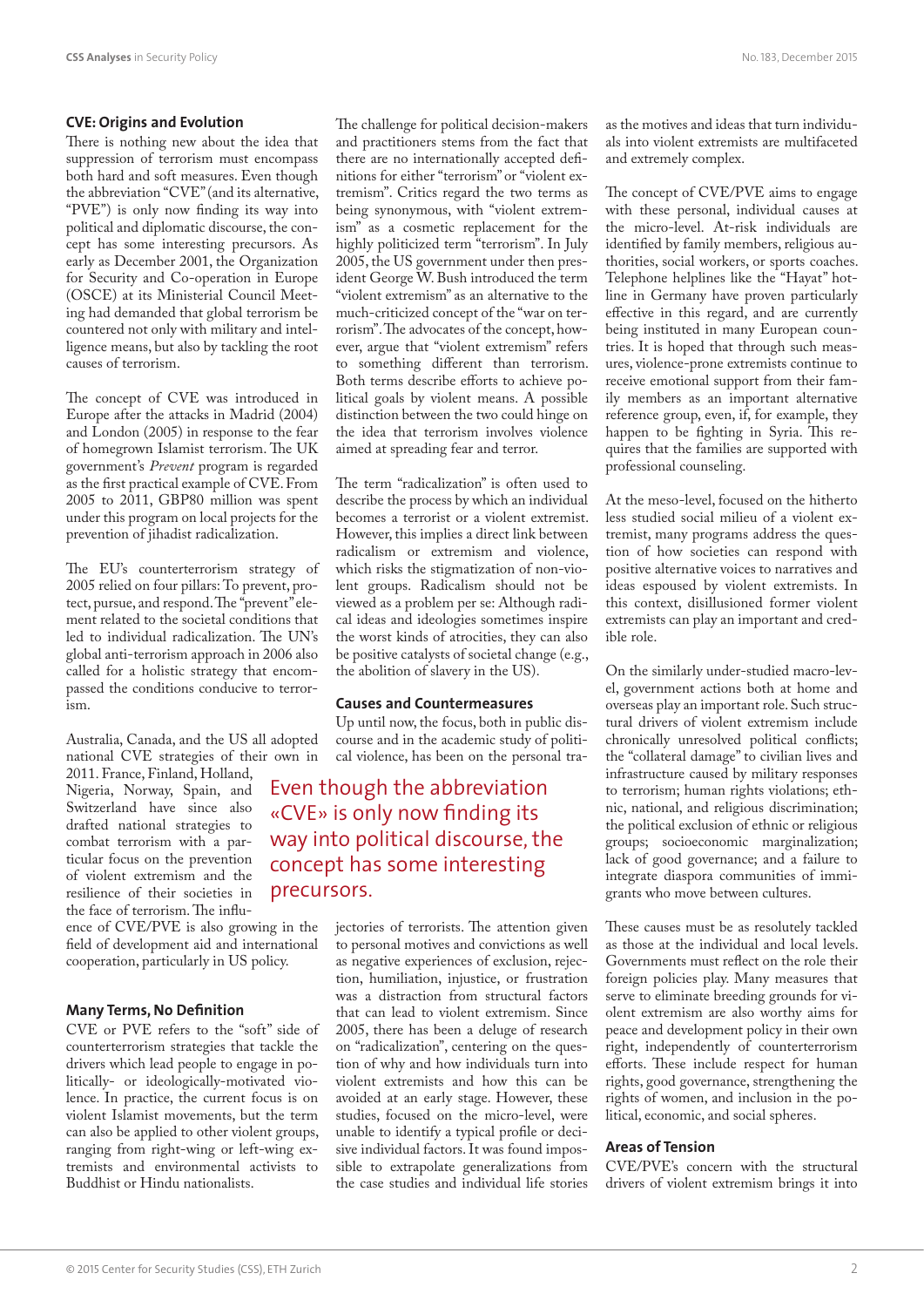



contact with what has traditionally been the realm of those working on human rights, development, and peacebuilding. Although this linkage is in principle to be welcomed, the concept of CVE/PVE continues to make many active in these fields nervous. There are five main reasons for this:

*Firstly,* the counterterrorism discourse has long been prone to manipulation by governments that wish to suppress domestic opposition, ignore human rights obligations, limit the space for civil society and curb media freedoms – all in the name of national security. Such policies can themselves become drivers of violent extremism.

*Secondly,* CVE and PVE programs may lead to the stigmatization of communities. Members of Muslim communities in particular often feel unfairly treated as potential terrorists and fear that these programs are used as pretexts for surveillance and intelligence operations.

*Third,* CVE/PVE programs risk contradictions with conflict-sensitive approaches that emphasize values such as impartiality. Just like "counterterrorism", CVE/PVE is a state-driven concept which casts those who oppose the state using violent means as the main problem. This means that in countries experiencing violent political conflict, participation in CVE/PVE initiatives may effectively mean siding with the government in an internal conflict. For development or peacebuilding organizations, civil society groups, religious leaders, or local actors, this may be problematic.

*Fourth,* CVE/PVE programs have largely refrained from reaching out to local actors who may espouse radical views outside of the "moderate" mainstream, but who are anti-violence. Among at-risk individuals, such people may have more credibility than moderate voices offering value-based "counter-narratives", particularly when the latter are perceived as backed by the government.

*Fifth,* the current hype surrounding CVE/ PVE, and the associated availability of funding, means that traditional peacebuilding and development programs are in danger of being subsumed to CVE/PVE concerns. There is a worry that instead of assessing whether they have achieved their original goals, programs will be evaluated in terms of their contribution to CVE/ PVE. Similar concerns have been voiced by leaders in local communities targeted by CVE/PVE policies. They accuse the government of instrumentalizing them by im-

posing government-defined objectives, rather than engaging with them to design programs which take into account the concerns and priorities of their communities.

### **What Next?**

These challenges have been identified over the course of the "first wave" of CVE programs implemented in the last decade, exemplified by the abovementioned UK *Prevent* strategy of 2005. Four important conclusions can be drawn for future CVE/ PVE approaches. These lessons are likely to be integrated into the announced UN Action Plan to Prevent Violent Extremism, a document which will probably become an important reference point in the development of future action plans at the national level.

*First of all,* it is important to ensure that strategies are not limited to programs at the individual or community level, but also take into account the structural causes of violent extremism. *Secondly,* it is vital that programs be tailored to the specific local context. Programs cannot simply be copypasted

from one context to another. *Third,* initiatives with too much government involvement may be counterproductive. A new buzzword in CVE/PVE circles is the "Whole of Society Approach" which includes all relevant actors in CVE/PVE efforts. However, space must be left for communities and civil society actors to develop initiatives of their own and to determine if, and when, state involvement is appropriate, and to what extent. This is particularly important in the case of initiatives aiming to mobilize actors outside of the mainstream. Credible counter-narratives necessarily require a perceptible distance from the government. *Fourth,* a conceptual distinction is required between programs that are "CVEspecific", i.e., whose primary aim is to prevent violent extremism, and those that are "CVE-relevant", i.e., which may have positive side-effects in the sphere of CVE. Not everything that is CVE-relevant needs to be labeled as a CVE program.

## **PVE in Swiss Politics**

In 2015, the phenomenon of so-called "foreign fighters" as well as the CVE summits in the US raised the question of whether Switzerland should develop a national CVE strategy of its own. The Federal Council's "Counterterrorism Strategy for Switzerland", published on 18 September 2015, contains numerous elements that evoke the spirit of CVE/PVE. The focus is